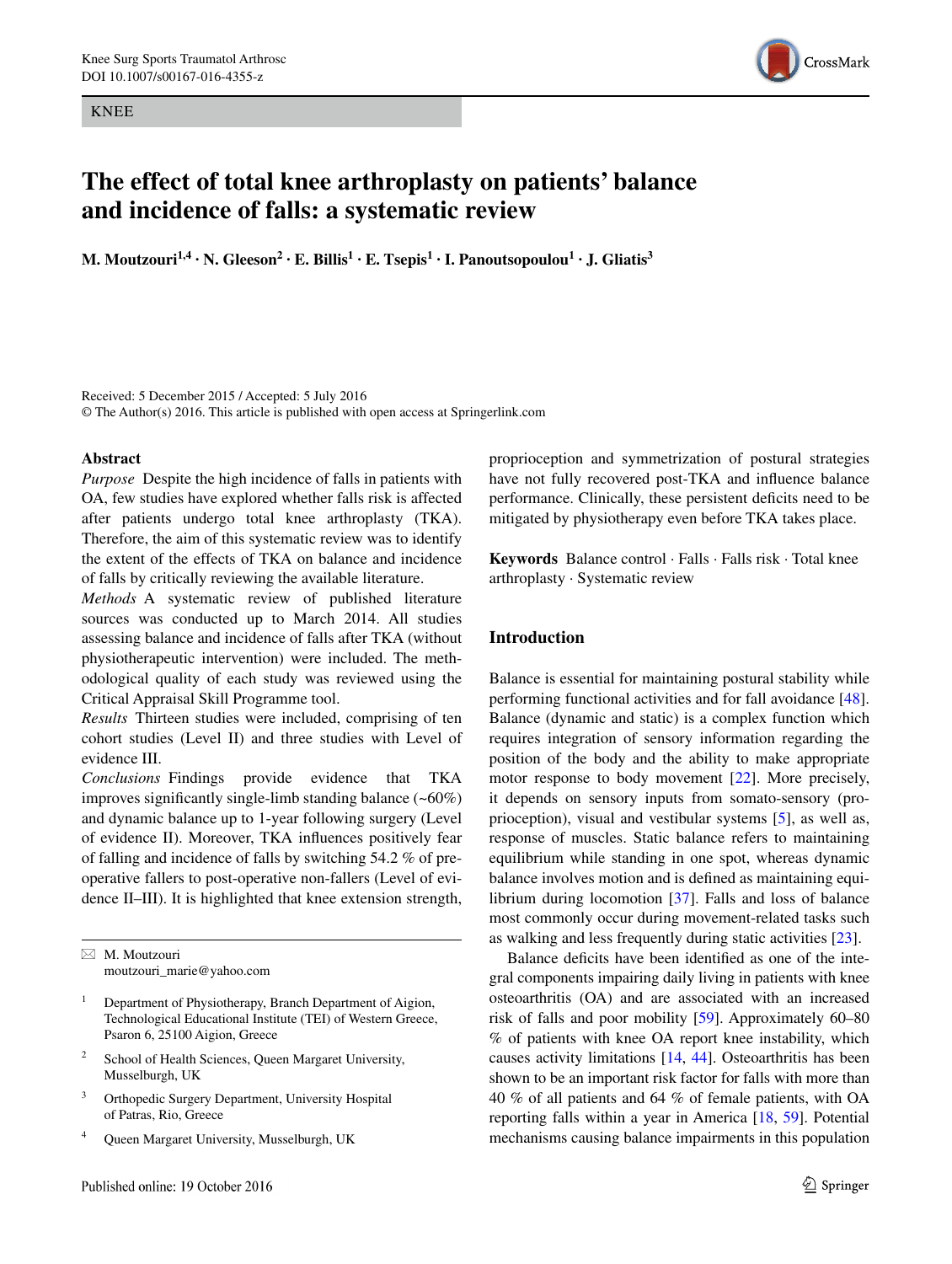have not yet been fully elucidated [\[13](#page-10-5), [25](#page-11-4), [39](#page-11-5), [50](#page-11-6), [51](#page-11-7)]. Agerelated impairments in the capacities of physiological systems controlling balance is one of the potential contributory mechanisms [\[47\]](#page-11-8). Proprioceptive impairment of the joint sometimes precedes knee OA and deteriorates further the degeneration associated with the disease [[46](#page-11-9)]. Knee pain and quadriceps' weakness are associated with increased postural sway [[8,](#page-10-6) [20,](#page-10-7) [27,](#page-11-10) [30\]](#page-11-11). However, while total knee arthroplasty (TKA) (treatment of choice for end-stage OA) aims to relieve pain, correct deformities and restore loco-motor function, it is not established whether it has an effect on patients' balance and incidence of falls. The literature suggests that patients with knee OA undergoing TKA will often present with a substantial loss of balance control and proprioceptive acuity that is frequently precipitated by a lack of confidence [\[13](#page-10-5), [25,](#page-11-4) [28](#page-11-12), [31,](#page-11-13) [34](#page-11-14), [35](#page-11-15), [39,](#page-11-5) [42](#page-11-16), [51\]](#page-11-7). Despite the high incidence of falls in this population, there is a scarcity of investigations in the literature focusing on the risk of falls and subsequent impairments in function for patients with knee OA after undergoing TKA.

Chronic knee OA pain is reduced after TKA, but little is known about the recovery of proprioceptors, neuromuscular control, joint-related stability and also about each aspect's natural recovery after surgery. Conversely, asymmetrical gait patterns and postural sway (in the coronal plane) combined with increased forward trunk movement (in the sagittal plane), observed especially in the early postoperative period, cause balance difficulties and increased risk of falls [\[10](#page-10-8), [19](#page-10-9), [24](#page-11-17)].

Residual physical deficits have been observed up to 7-year following TKA, with significant impact on functional status (i.e. postural stability, walking speed, stair ascent/ descent) [[6,](#page-10-10) [17,](#page-10-11) [36,](#page-11-18) [41](#page-11-19), [55](#page-11-20), [56](#page-11-21), [60](#page-12-0), [61](#page-12-1)]. In turn, decreased muscle strength, ROM and altered movement patterns evident post-surgery affect the sensory and mechanical function of the joint. Byrne & Prentice [\[7](#page-10-12)] reported that TKA affects the ability of patients to step over an obstacle.

Thus, there are a number of factors that may influence the effect of TKA on balance and consequently the incidence of falls. Understanding of the mechanisms associated with the recovery of the systems that control balance and the specific residual problems after surgery may ultimately help to enhance the design of rehabilitation programmes using approaches that are justified by scientific evidence. Based on this rationale, the novel aim of this study was to conduct a systematic review in order to identify the effects of TKA on balance and on the incidence/ risk of falls.

# **Materials and methods**

The electronic databases: the Cochrane Central Register of Controlled Trials (Cochrane Library), MEDLINE,

EMBASE (via ProQuest), Biomed Central, CINAHL (via EBSCO host) and Physiotherapy Evidence Database (PEDro) were searched from January 1995 to the present (September 2014). The MEDLINE Mesh keywords used were: Balance OR stability OR postural control OR falls AND knee replacement OR knee arthroplasty in the title or abstract or keywords of the studies. Clinical trials published in the English language were included. The reference lists of all eligible papers were also screened to identify any studies that had been missing from the databases. The format of the search terms was modified appropriately for use in each database searched.

Eligibility assessment was performed independently in a standardized manner, and disagreements amongst reviewers were resolved by consensus. Therefore, studies were included if they fulfilled the following 4 criteria:

- 1. Participants underwent primary TKA.
- 2. No physiotherapeutic intervention/rehabilitation was involved after hospital discharge for TKA.
- 3. Balance, postural control and/or falls incidence was/ were used as outcome measure/s.
- 4. The full paper was published in the English language.

Studies included cross-sectional, cohort and randomized controlled trials (RCTs), but excluded case studies. All cadaver or animal studies were excluded. Moreover, studies with samples involving patients with rheumatoid arthritis (RA) were excluded.

Two evaluators independently selected the studies based on titles and abstracts and excluded those not related to the subject. The full text was obtained for all papers that were considered potentially relevant. Once collected, these were reviewed by both reviewers to determine whether eligibility criteria had been fulfilled. The studies finally included were analysed according to a certain structure: author/year, sample, study design, assessment outcome measures, timeline, physiotherapy treatment, equipment and effects. The selection criteria were applied to the title and to the abstract of all articles retrieved in the search of the literature. The full text articles not excluded in the initial selection process were then evaluated for inclusion using the same eligibility criteria.

The methodological quality of each study was evaluated according to the Critical Appraisal Skills Programme (CASP) tool. This appraisal tool has been widely used in systematic reviews and is recognized to be a valid tool. The tool uses a set of 11 questions to evaluate domains such as: study design, appropriateness of design, randomization method, blinding, accuracy in the description of the sample recruitment, treatment effects, finding' interpretation.

In the first stage, a descriptive review of studies assessing balance and falls incidence in patients after knee replacement was undertaken (Table [1](#page-3-0)).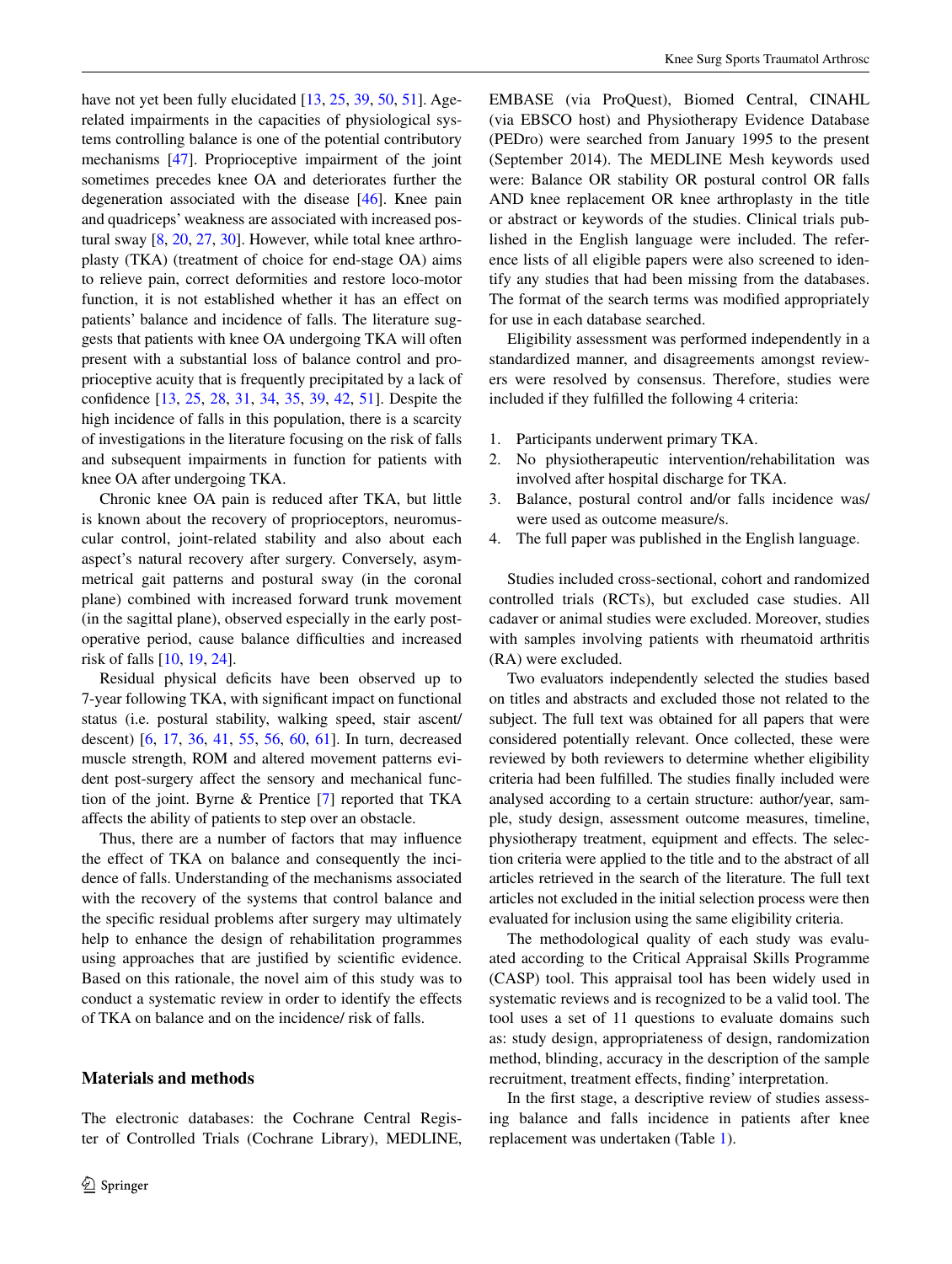In the next stage, the analysis involved a critical appraisal process of the studies according to the CASP tool to determine the methodological quality and to summarize findings (Table [2\)](#page-6-0). Strong evidence was indicated by the availability of consistent findings in two or more high quality RCTs, moderate evidence by a high quality RCT, or two or more low quality RCTs. Limited evidence was indicated by cohort studies and case–control studies.

All data extracted from the studies were analysed independently by each reviewer (MM and RP) and subsequently discussed. In any case of disagreement, further discussion was performed with a third reviewer (NG) to reach a mutual agreement.

#### **Statistical analysis**

Studies comparing static and dynamic balance pre- and post-TKA with comparable outcome measures were identified and pooled through a meta-analysis. Heterogeneity was assessed using the  $I^2$  measure. It was considered that  $I^2$  <60 % was acceptable to pool data  $[21]$  $[21]$  $[21]$ . The statistical significance was considered at  $p < 0.05$ . Qualitative review of the evidence was performed when the studies could not be pooled.

## **Results**

## **Search results**

A total of 276 citations were identified by the search strategy, summarized in Fig. [1](#page-8-0). Initially, 237 studies were eliminated because the title, abstract or keywords did not match the proposed theme. Of the 36 that remained, 22 were eliminated due to the non-English language used. Therefore, due to the other aforementioned exclusion criteria, 13 studies were deemed eligible and were finally included in the review.

# **Cohort characteristics**

In all studies, patients had primary OA (grade III–IV according to the Kellgren and Lawrence system) and fulfilled criteria to undergo TKA. All knees were implanted with the same type of cemented prosthesis (unilaterally or bilaterally). No patellar component was inserted in any of the studies.

A description of the included studies, with the outcome measures used, the follow-up period and the clinically relevant findings is presented in Table [1.](#page-3-0)

# **Outcome measures**

All studies used validated measures to assess balance parameters [[48\]](#page-11-0). Functional stability limits, reactive

control, control of balance during an active task, standing balance are all balance components being investigated in the studies, all linked with balance-related falls [\[29](#page-11-22)].

Regarding the incidence of falls after TKA, five studies included risk of falls assessment in addition to balance assessment  $[16, 29, 53, 54, 60]$  $[16, 29, 53, 54, 60]$  $[16, 29, 53, 54, 60]$  $[16, 29, 53, 54, 60]$  $[16, 29, 53, 54, 60]$  $[16, 29, 53, 54, 60]$  $[16, 29, 53, 54, 60]$  $[16, 29, 53, 54, 60]$  $[16, 29, 53, 54, 60]$ . One study used the short form of the Physical Profile Assessment (PPA) that encompasses five tests (proprioception, knee strength, postural sway in two directions and reaction time) to assess risk of falls [\[29](#page-11-22)].

## **Critical appraisal of studies' methodological quality**

Of the 13 studies included in the systematic review, 10 followed a cohort design (Level IIc), seven of which included a control group [[11,](#page-10-15) [12](#page-10-16), [29,](#page-11-22) [32](#page-11-25), [43](#page-11-26), [57,](#page-11-27) [60](#page-12-0)]. Three studies were observation case–control studies (Level III) [[15,](#page-10-17) [16](#page-10-14), [54](#page-11-24)]. The quality of the studies has been assessed as although all studies satisfied a similar number of criteria, their methodologies varied substantially.

All studies offered clearly defined research questions, population' characteristics and methods of assessing balance (Table [2](#page-6-0)). In 5 studies [\[12](#page-10-16), [45,](#page-11-28) [53,](#page-11-23) [54](#page-11-24), [60](#page-12-0)], a number of participants were lost to follow-ups, implying potential bias. Only 3 studies had based their sample on a power calculation analysis [[12,](#page-10-16) [53](#page-11-23), [54](#page-11-24)]. In relation to interpretation, all studies discussed their findings based on current evidence. Generalization of findings was feasible in only 2 studies [[12,](#page-10-16) [54](#page-11-24)], as in the other ones, either the sample size was not sufficient, or control group was absent.

#### **Synthesis of results**

## *Static balance post‑TKA*

Patients with TKA presented with  $67 \%$  less ( $p < 0.05$ ) mean single-leg stance duration than that of healthy controls [\[33](#page-11-29)]. Postural sway in static single-limb stance was improved ~60 % 11 days after TKA compared to pre-surgery [\[12](#page-10-16)]. When balance was perturbed in a sagittal plane, no difference in balance control was observed between TKA patients and age-matched controls [\[15](#page-10-17)]. However, when balance was perturbed in the frontal plane, control of balance showed statistically significant impairment in TKA patients compared to controls [[16\]](#page-10-14).

# *Dynamic balance post‑TKA*

During a dynamic task, patients with bilateral TKA present with a mean obstacle avoidance success rate that was 32 % less than that of the control group [[33\]](#page-11-29). During tasks such as stepping down, lateral steps, obstacle crossing, the success rate was increased after TKA. However, statistically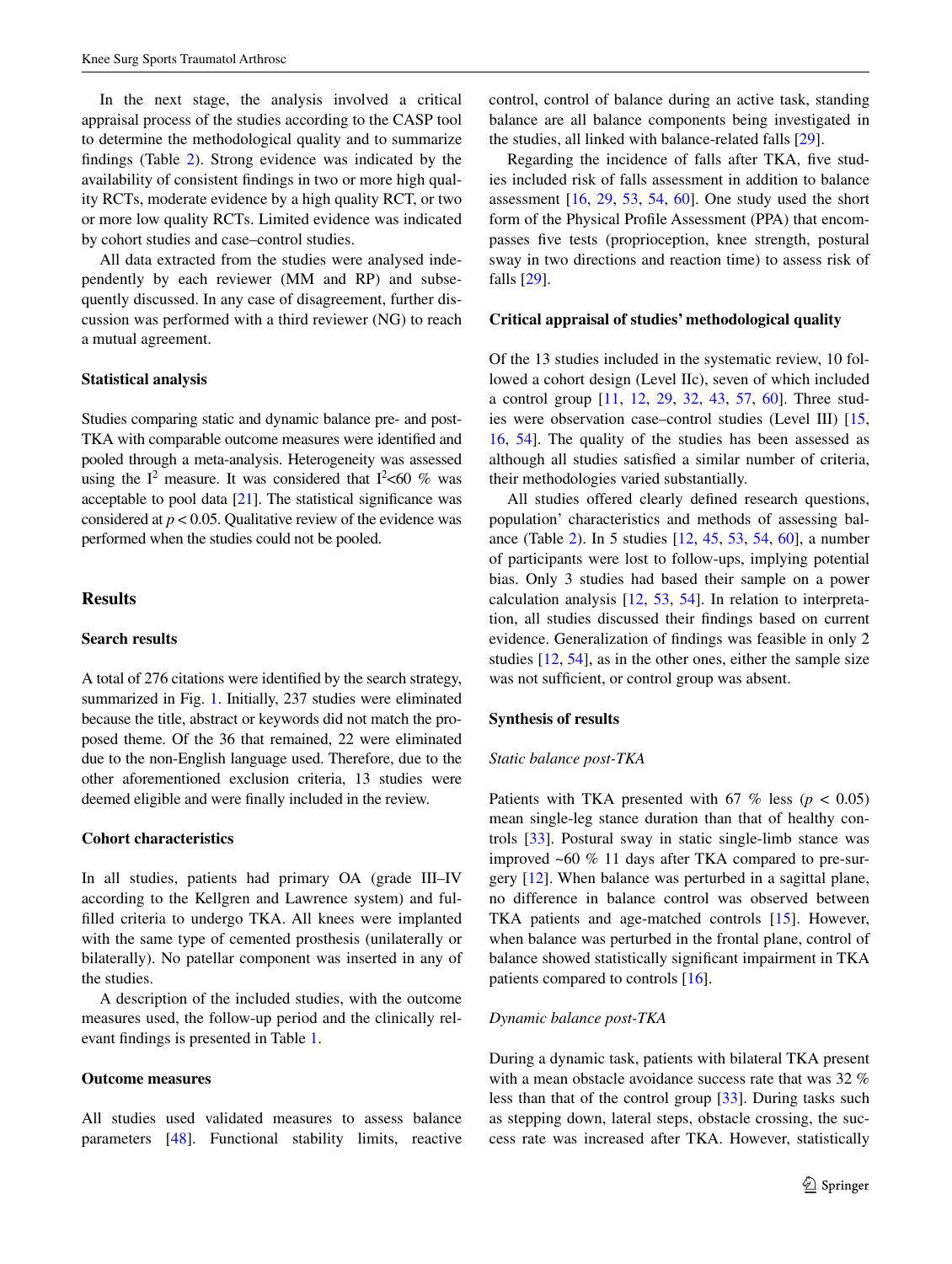|                           | $S$ ample                                                                                                                                                                              | Outcome measures                                                                                                                                                       | Timeline                                             | Study findings                                                                                                                                                                                                                                                                                                                                           | Clinically relevant findings to<br>balance and falls                          |
|---------------------------|----------------------------------------------------------------------------------------------------------------------------------------------------------------------------------------|------------------------------------------------------------------------------------------------------------------------------------------------------------------------|------------------------------------------------------|----------------------------------------------------------------------------------------------------------------------------------------------------------------------------------------------------------------------------------------------------------------------------------------------------------------------------------------------------------|-------------------------------------------------------------------------------|
| Cho and Hwang<br>[12]     | graphic varus deformity& medial<br>compartment OA degeneration<br>$61.7 \pm 7.3$ Inclusion: Radio-<br>$N = 11$ (11F) No CG Age:<br>undergoing TKR                                      | VAS; WOMAC; varus angle;<br>SLSB in horizontal plane<br>force platform maximum<br>isometric peak torque of<br>quadriceps                                               | 11-day post-TKR<br>Pre-TKR and                       | patients with varus OA knees 11-day<br>Poor pre-TKR SLSB associated with<br>Improvements (~60%) in SLSB in<br>better SLSB post-TKR<br>post-TKR                                                                                                                                                                                                           | Improvement in SLSB post-<br>TKR                                              |
| Gage et al. [15]          | EG: $n = 8(2 \text{ M}, 6\text{F})$ Age: $62.9 \pm 6.0$<br>patients, first right TKR, at least<br>$62.1 \pm 5.6$ Inclusion: post-TKR<br>CG: n=9(5 M,4F) Age:<br>6 months after surgery | EMG and kinematic responses<br>with rotational sagittal plane<br>perturbation platform                                                                                 | At least 6 months<br>post-TKR                        | Dynamic balance not impaired in EG vs<br>different strategy to maintain balance<br>EMG and kinematic responses in EG<br>are bilateral despite unilateral joint<br>Whole body COM displacement not<br>angle displacement and $EMG =$<br>different between groups vs joint<br>CG in sagittal plane<br>from CG.<br>disease                                  | in dynamic balance in sagittal<br>No difference between groups<br>plane       |
| Gage et al. [16]          | first right TKR, at least 6 months<br>Inclusion: post-TKR patients,<br>CG: $n=9(4F)$ Age: 62.1 $\pm$ 5.6<br>EG: $n = 8(6F)$ Age: 62.9±6.0.<br>after surgery                            | EMG and kinematic responses<br>with rotational frontal plane<br>perturbation platform                                                                                  | At least 6-month<br>post-TKR                         | EMG and kinematic responses amongst<br>patients are bilateral despite unilateral<br>strategy to maintain balance from CG.<br>Differences in joint angle displacement<br>and EMG of EG vs $CG \Rightarrow$ different<br>Dynamic balance control impaired in<br>Increased COM displacement in EG<br>EG vs CG in frontal plane<br>joint disease<br>$vs\,CG$ | Impaired dynamic balance of<br>EG vs CG in frontal plane                      |
| Levinger et al.<br>[29]   | EG: $n = 35$ (16F) Age: 67±7. CG:<br>sion: patients with knee OA who<br>$n=27$ (14F) Age: 65±11 Inclu-<br>could walk independently for<br>45 m undergoing TKR                          | QoL; WOMAC; Incidental and<br>naire (IPAQ), Falls Efficacy<br>Scale (FES-I), Physiological<br>Profile Assessment (PPA) for<br>falls risk<br>Planned Activity Question- | Pre-TKR &<br>post-TKR<br>4-month                     | Less strength and poorer proprioception<br>for the EG post-TKR compared with<br>QoL: significant reduced post-surgery.<br>Significant improvement in WOMAC<br>No significant difference in falls risk<br>No significant difference in postural<br>between groups post-TKR<br>sway between groups<br>post-TKR<br>the CG                                   | Impaired SLSB of EG vs CG<br>Increased risk of falls in EG<br>compared to CG. |
| Mandeville et al.<br>[32] | CG: $n=21(13F)$ Age: 63.1 $\pm$ 4.26<br>EG: n= 19(14F) Age: 64.0±7.74.<br>Inclusion: end-stage OA under-<br>$\operatorname{going}$ TKR                                                 | placement on force platform<br>during gait<br>overcoming; kinematic dis-<br>VAS; WOMAC; obstacle                                                                       | pre-TKR weeks<br>and 6-month<br>post-TKR<br>Within 2 | Improvement in WOMAC post-surgery<br>displacement COM/COG) than CG<br>EG and CG cross obstacles similarly<br>Poorer gait stability in EG (smaller                                                                                                                                                                                                        | Impaired dynamic balance in<br>EG vs controls                                 |

<span id="page-3-0"></span>Table 1 Description of the included studies in the systematic review investigating balance and risk of falls in TKR patients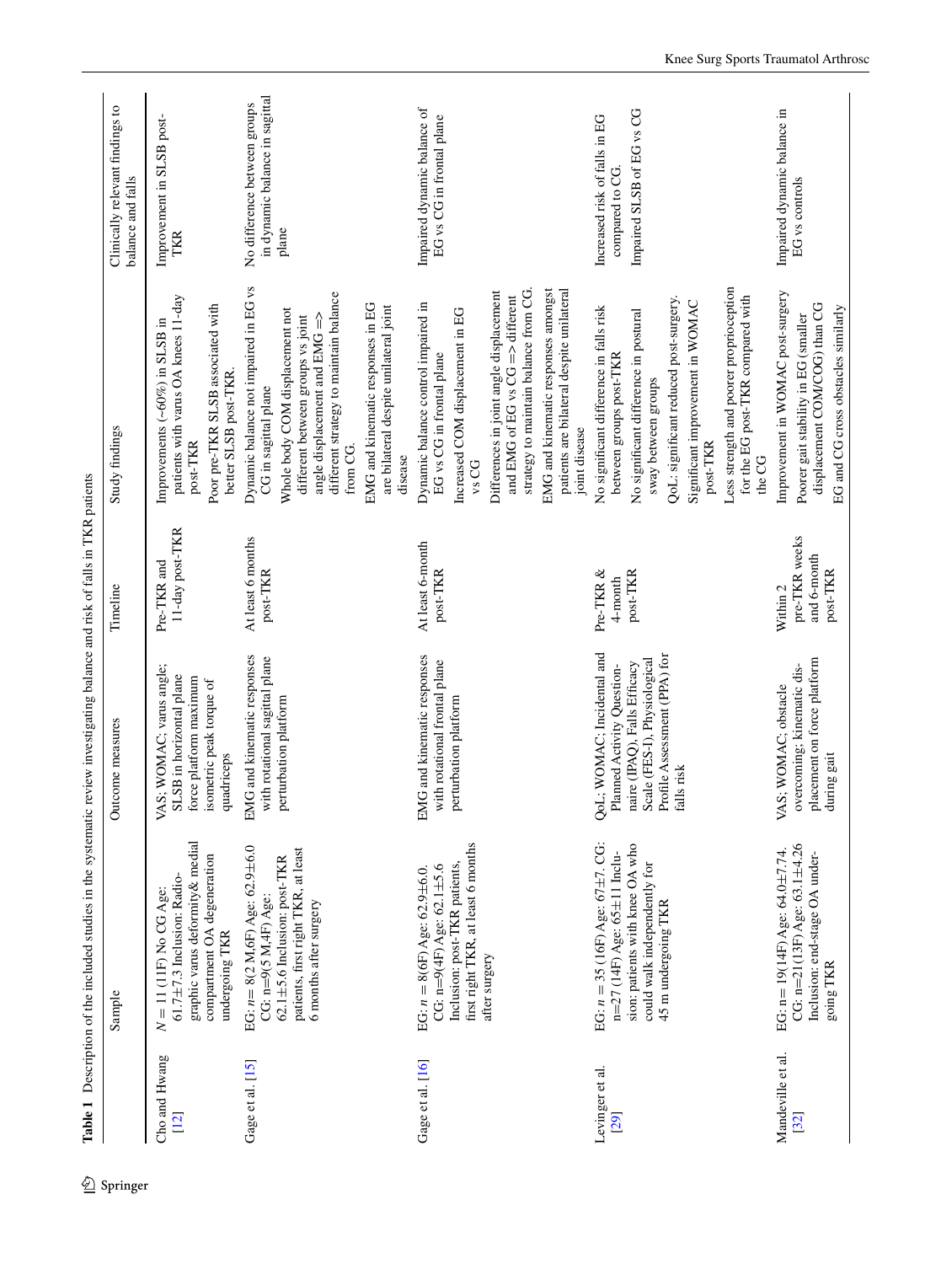| Table 1 continued                         |                                                                                                                                                                                                            |                                                               |                                                                        |                                                                                                                                                                                                                          |                                                                                                   |
|-------------------------------------------|------------------------------------------------------------------------------------------------------------------------------------------------------------------------------------------------------------|---------------------------------------------------------------|------------------------------------------------------------------------|--------------------------------------------------------------------------------------------------------------------------------------------------------------------------------------------------------------------------|---------------------------------------------------------------------------------------------------|
|                                           | Sample                                                                                                                                                                                                     | Outcome measures                                              | Timeline                                                               | Study findings                                                                                                                                                                                                           | Clinically relevant findings to<br>balance and falls                                              |
| Mauer et al. [33]                         | EG: n=29(19F) Age 72, 6±5,4,<br>bilateral (BL) TKR. CG:                                                                                                                                                    | Balance (SLSB for 30 s); Obsta-<br>cle avoidance success rate | EG tested post-TKR:<br>2,75±1,29 (range:                               | EG SLSB duration was 67% less than<br>the CG                                                                                                                                                                             | Impaired SLSB in EG vs CG.                                                                        |
|                                           | stairs, rise form a chair, have 20/40<br>$n=27(17F)$ Age 70, 6 $\pm$ 5,5. Inclu-<br>vision or better undergoing TKR<br>sion: knee OA who could climb                                                       |                                                               | $1-5$ years)                                                           | EG 30% less obstacle avoidance success<br>rate than the CG                                                                                                                                                               | Increased risk of falls in EG<br>vs CG                                                            |
| McChesney and<br>Woolacot <sup>[11]</sup> | N=22 Age:≥70 Groups: knee OA,<br>ankle OA, patients undergoing<br>TKR                                                                                                                                      | responses with force platform<br>TJPS; EMG and kinematic      | Not stated                                                             | Post-TKR patients showed no reductions<br>Ankle & knee groups with lower TJPS<br>showed increased COP variance.<br>in any aspect of postural control.                                                                    | dynamic between groups<br>No difference on SLSB or                                                |
| Quagliarella et al.<br>[43]               | stand without support for 120 s.<br>Age 67.4 $\pm$ 5,9. Patients able to<br>Age range: 40-80/42-82 years<br>48-80/48-79 years CG: N=59<br>$N = 240(142F)$ . EG1: $n = 81$ THR<br>EG2: n=100 TKR Age range: | Posturography on force plate                                  | &12 months post-<br>Pre-op; 6 months<br>TKR                            | No statistically significant improvement<br>in posturographic parameters in EG1<br>in pain and function of EG1 & EG2<br>Statistically significant improvement<br>& EG2 vs CG group at follow-ups<br>post-TKR<br>post-TKR | improvement in TKR patients<br>show a clear trend towards<br>Standing balance did not<br>post-TKR |
|                                           |                                                                                                                                                                                                            |                                                               |                                                                        | Posturography not recommended as a<br>method to evaluate balance in TKR<br>patients                                                                                                                                      |                                                                                                   |
| Schwartz et al.<br>[45]                   | Inclusion: Knee OA patients able<br>to walk & follow simple instruc-<br>n=62(52F) mAge: 73 (r: 57-83).<br>tions undergoing TKR                                                                             | Dynamic & static Balance with<br>force platform; TUG; SF-36   | 12-month post-<br>Pre-TKR &<br>TKR                                     | Improvements in static balance measures<br>Improved weight-bearing during squat<br>did not reach statistical significance.<br>improved knee function & QoL<br>improved dynamic balance                                   | dynamic and functional bal-<br>ance; NS for static balance<br>Significant improvement in          |
| Swinkels et al.<br>[54]                   | $n = 99(63F)$ Age 73.4 $\pm$ 4.9 Inclu-<br>sion: primary TKR                                                                                                                                               | falls number; WOMAC; ABC-<br>UK; GDS                          | 12-month post-<br>Pre-TKR and<br>TKR                                   | Improved balance confidence, WOMAC<br>~45% patients fall again in the first year<br>and GDS post-TKR<br>post-TKR                                                                                                         | Significant switch of pre-TKR<br>fallers becoming non-fallers<br>post-TKR                         |
| Swinkels and<br>Allain [53]               | $n=22$ (16F/ Age: 74,8 ± 5,2y)<br>Inclusion: primary TKR                                                                                                                                                   | falls number; WOMAC, ABC,<br>GDS; BBS; TUG                    | 218 day post-TKR<br>2-50 day pre-TKR<br>(mean: 23) 143-<br>(mean: 183) | 50 % of patients exceeded MDC for TUG<br>41% of patients exceeded MDC for BBS<br>Findings on fallers are restricted by the<br>small sample size<br>post-surgery<br>post-surgery                                          | post-TKR in 54% of patients<br>Functional balance improved                                        |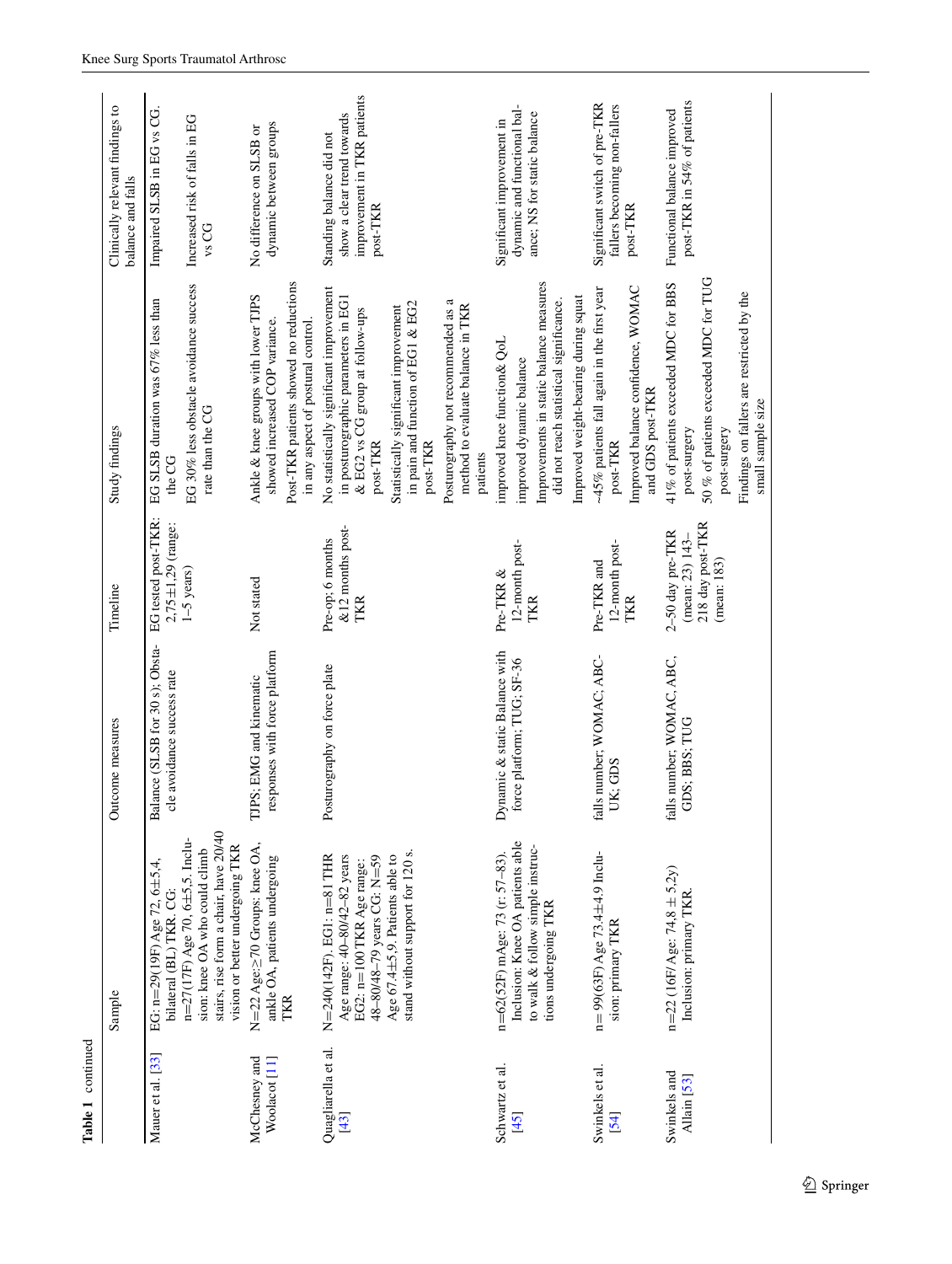|                         | Sample                                                                                                                                    | Outcome measures                            | Timeline              | Study findings                                                                                   | Clinically relevant findings to<br>balance and falls |
|-------------------------|-------------------------------------------------------------------------------------------------------------------------------------------|---------------------------------------------|-----------------------|--------------------------------------------------------------------------------------------------|------------------------------------------------------|
| Viton et al. $[57]$     | 20 patients EG1: N= $8(3F)$ Age: 67 VAS; kinetics/kinematics in side 15-day pre-and<br>$(46-77)$ CG N=12(6F) Inclusion:<br>Unilateral TKR | step on force platform                      | 12-month post-<br>TKR | Presented with more symmetrical pos-<br>turomotor strategies<br>Improved VAS                     | SLSB improved in operated<br>limb during tasks       |
|                         |                                                                                                                                           |                                             |                       | Evidence of persisting posturomotor<br>impairments of EG vs CG                                   |                                                      |
|                         |                                                                                                                                           |                                             |                       | Increased SLSB in operated limb in EG                                                            |                                                      |
| Yakhdani et al.<br>[60] | EG1: $n = 14(10)$ Age 61.6±10.<br>CG: $n=12(7F)$ Age 62.0 $\pm$ 12.6                                                                      | Dynamic balance; falls; gait<br>variability | at 6- and 12-month    | pre-TKR, at 6 weeks, EG1: increased maximum gait speed<br>post-TKR                               | Reduced risk of falls.                               |
|                         | undergoing TKR, sufficient physi-<br>Inclusion: Unilateral knee OA<br>cal condition                                                       |                                             | post-TKR              | Decreased gait variability of EG post-<br>Increased stability post-TKR<br>TKR in relevance to CG | Recovery of dynamic balance                          |

UK activity balance confidence scale, GDS geriatric depression scale, BBS berg balance scale, MDC minimal detectable change, COP centre of pressure, COG centre of gravity, TUG timed up Ξ CG control group, EG experimental group, TKR total knee replacement, mCTSIB modified clinical test for sensory interaction and balance, TJPS threshold of passive joint position sense, ABCthreshold of passive joint position sense, ABC-UK activity balance confidence scale, GDS geriatric depression scale, BBS berg balance scale, MDC minimal detectable change, COP centre of pressure, COG centre of gravity, TUG timed **UFS** balance. sensory interaction and i ē CG control group, EG experimental group, TKR total knee replacement, mCTSIB modified clinical test go test, NS non significant and go test, *NS* non significant $_{\rm nd}$ 

significant conservative strategies (slower speed, shorter stride length, shorter base of support)  $(p < 0.05)$  were adopted resulting in increased duration of each task of up to 30 % [\[12](#page-10-16), [32](#page-11-25), [33](#page-11-29), [45](#page-11-28), [57](#page-11-27)].

# *Falls risk*

After TKA, less than half (45.8 %) of pre-operative fallers continued to fall [[54\]](#page-11-24). Patients who fell pre-operatively had an eightfold increase in the risk of post-operative falling [\[54](#page-11-24)]. A lower risk of falls was reported in 4 studies after surgery [[29,](#page-11-22) [53,](#page-11-23) [54](#page-11-24), [60](#page-12-0)]. In the PPA risk of falls, the only parameters that reached statistical significance were pro prioception and knee extension strength 1-year post-sur gery [[29\]](#page-11-22). Balance confidence (ABC-UK) was significantly improved after TKA; however, results remained statisti cally significant  $(p < 0.001)$  only in patients with no history of falls pre-operatively [\[54](#page-11-24)]. Patients with higher ABC-UK pre-operatively reduced the odds of becoming a faller for up to 1 year post-operatively by 98 % (95 % CI 0.96– 1.01,  $p = 0.04$ ) [[54\]](#page-11-24). Berg Balance Scale scores of fallers and non-fallers were similar both before and after TKA, although scores were improved more than the minimal detectable change (MDC) in 41 % of TKA patients [\[53](#page-11-23)].

# **Discussion**

The most important finding of the present study was that TKA influences positively (a) fear of falling and incidence of falls by switching 54.2 % of pre-operative fallers to post-operative non-fallers and (b) balance for up to 1-year following surgery. The rationale for the study was that by analysing the available literature, an understanding might be promoted of how mechanisms controlling balance, compensate or respond after surgery, and in which timeline this occurs.

Thirteen studies fulfilled criteria that had been set and were ultimately used in the analysis. No study involving post-hospital discharge physiotherapy intervention or, any other type of rehabilitation training, which might otherwise confound the extent of the isolated influence of surgery was included in this review. Despite a large number of stud ies in this field, very few offered a high level of evidence (Level of evidence < IIc). The sample in the studies com prised of 652 individuals in total (167 being controls), with a mean age of 71.4 years; recruited patient' characteristics were typical of middle-aged individuals undergoing TKA for knee OA and were therefore considered to be representative of TKA population. The methodological quality of the studies, as assessed by the CASP scale, was accepta ble. However, due to variability in sampling procedure and the absence of power calculation analysis in most studies,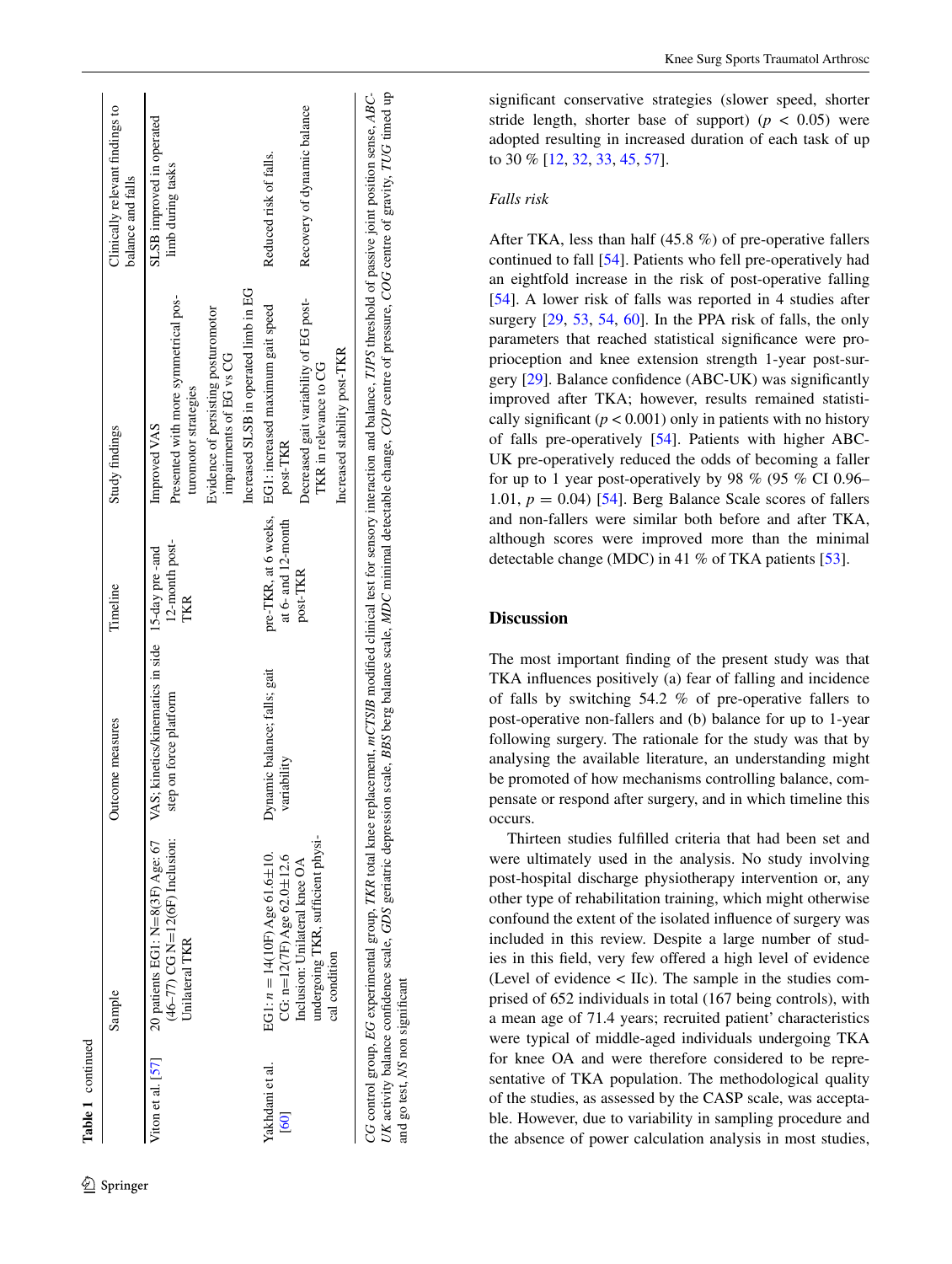<span id="page-6-0"></span>

|                                                                   | Cho et al.<br>$[12]$ | Gage et al.<br>[15] | Gage et al.<br>[16]            | Levinger<br>et al. [29] | Mandeville<br>et al. [32] | Mauer et al.<br>$[33]$         | McChesney<br>and Woola-<br>cot[11] | arella et al.<br>Quagli-<br>$[43]$ | et al. $[45]$<br>Schwartz      | Swinkels<br>et al. [54] | et al. [53]<br>Swinkels | Viton et al.<br>[57] | Yakdhani<br>et al. [60] |
|-------------------------------------------------------------------|----------------------|---------------------|--------------------------------|-------------------------|---------------------------|--------------------------------|------------------------------------|------------------------------------|--------------------------------|-------------------------|-------------------------|----------------------|-------------------------|
| focused<br>Clearly<br>issue                                       | ↘                    | ↘                   | ↘                              | ↘                       | ↘                         | ↘                              | ↘                                  | ↘                                  | ↘                              | ↘                       | ↘                       | ↘                    | ↘                       |
| Acceptable<br>recruit-<br>patient<br>$\mathop{\rm ment}\nolimits$ | ↘                    | ↘                   | ↘                              | ↘                       |                           |                                | ↘                                  | ↘                                  | ↘                              | ↘                       | ↘                       | ↘                    | ↘                       |
| omized<br>patient<br>assign-<br>ment<br>Rand-                     | $\lessapprox$        | ↘                   | $\stackrel{\triangle}{\simeq}$ | ↘                       |                           | $\stackrel{\triangle}{\simeq}$ |                                    |                                    | $\stackrel{\triangle}{\simeq}$ |                         | ↘                       | $\lessapprox$        | $\lessapprox$           |
| based on<br>calcula-<br>power<br>Sample<br>$\lim$                 | ↘                    | ×                   | ×                              | ×                       | ×                         | $\pmb{\times}$                 | $\pmb{\times}$                     | ×                                  | $\pmb{\times}$                 |                         | ↘                       | ×                    | $\pmb{\times}$          |
| fulfilled<br>follow-<br>Patients<br>$_{\rm app}$                  | ×                    | ↘                   | $\mathbb{X}^{\mathsf{A}}$      |                         | ↘                         | $\lessapprox$                  | ↘                                  |                                    | ×                              | ×                       | ×                       | ↘                    | ×                       |
| examiners<br>blinded<br>Patients,                                 | ↘                    | $\pmb{\times}$      | ×                              | ×                       | ヽ                         | SN                             | $S_{N}$                            | $\pmb{\times}$                     | $\lesssim$                     | $\checkmark$            | ↘                       | SN                   | $S_{\rm N}$             |
| patients/<br>groups<br>Similar-<br>ity of                         |                      | ↘                   | ↘                              |                         |                           |                                | ╲                                  | ×                                  | $\lessapprox$                  |                         | ゝ                       | ゝ                    |                         |
| Equal treat-<br>patients/<br>ment of<br>${\rm groups}$            | ↘                    | ↘                   | ↘                              | ↘                       |                           |                                |                                    | ↘                                  |                                |                         | ↘                       |                      | ↘                       |
| measures<br>specified<br>outcome<br>Clearly                       | ↘                    | ↘                   |                                |                         |                           |                                |                                    | ╲                                  |                                |                         | ↘                       |                      |                         |
| treatment<br>effect<br>Large                                      | ↘                    | ↘                   |                                |                         |                           |                                |                                    | ×                                  |                                |                         | $\pmb{\times}$          | ×                    |                         |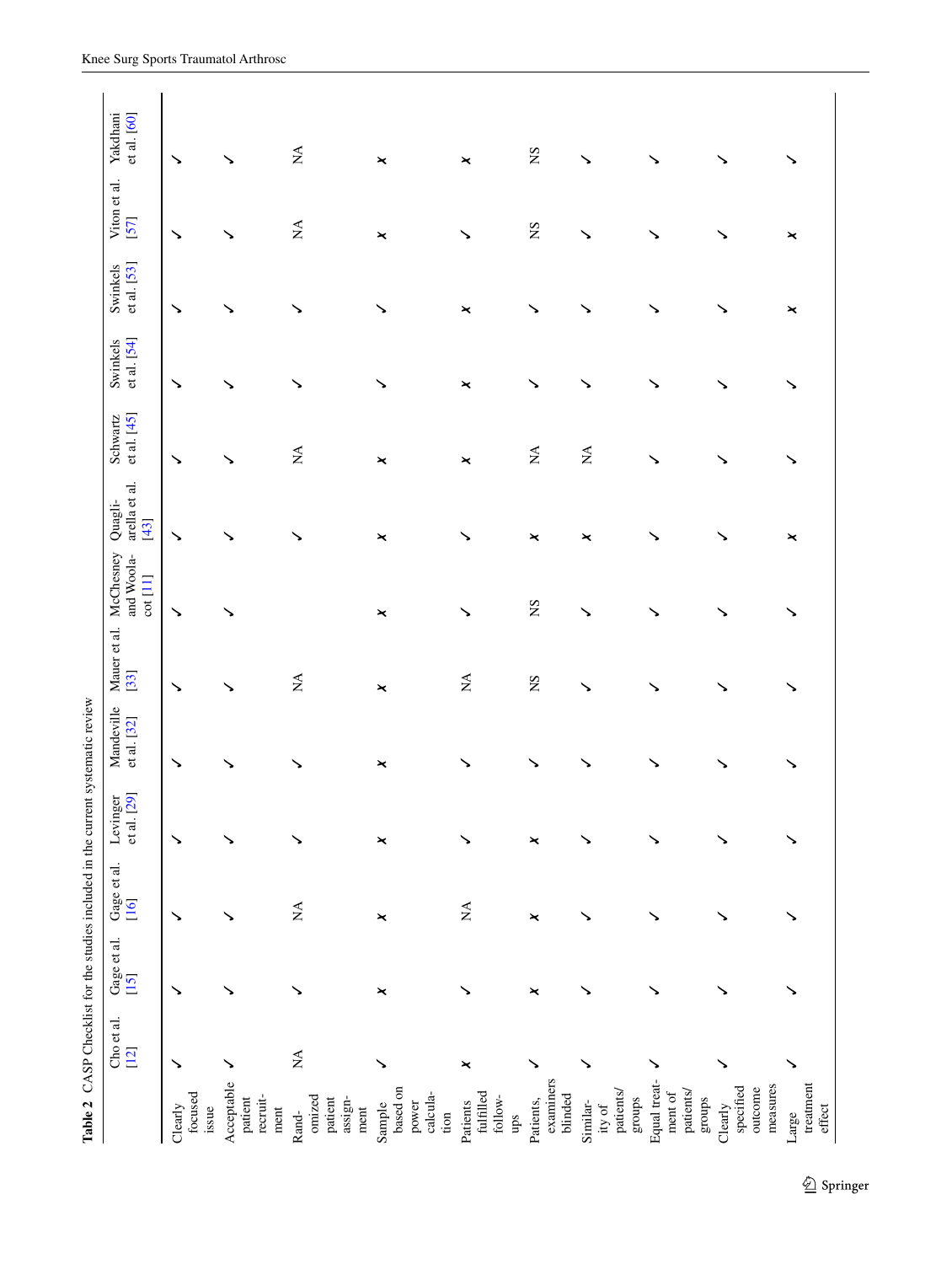|                                                       | Cho et al.<br>[12]                              | Gage et al.<br>[15]                                                          | Gage et al.<br>[16]                                                      | et al. [29]<br>Levinger | Mandeville<br>et al. $[32]$ | Mauer et al.<br>[33] | McChesney<br>and Woola-<br>cot[11] | arella et al.<br>Quagli-<br>$[43]$                                | Schwartz<br>et al. [45]                                                    | et al. [54]<br>Swinkels                                         | Swinkels<br>et al. [53]                                                 | Viton et al.<br>57                                                           | Yakdhani<br>et al. [60]                                           |
|-------------------------------------------------------|-------------------------------------------------|------------------------------------------------------------------------------|--------------------------------------------------------------------------|-------------------------|-----------------------------|----------------------|------------------------------------|-------------------------------------------------------------------|----------------------------------------------------------------------------|-----------------------------------------------------------------|-------------------------------------------------------------------------|------------------------------------------------------------------------------|-------------------------------------------------------------------|
| treatment<br>Estimate<br>effect<br>$\Theta$           | ↘                                               | SN                                                                           | $S_{N}$                                                                  | ↘                       | ×                           | ↘                    | ×                                  | ↘                                                                 | ×                                                                          | ×                                                               | SN                                                                      | SN                                                                           | SN                                                                |
| ate results<br>Appropri-<br>analysis                  | ↘                                               | ↘                                                                            | ↘                                                                        | ↘                       |                             |                      |                                    |                                                                   | ↘                                                                          | ↘                                                               |                                                                         |                                                                              |                                                                   |
| Confound-<br>factors<br>listed<br>ani.                | ↘                                               | ×                                                                            | ×                                                                        |                         |                             |                      | $\pmb{\times}$                     | ×                                                                 |                                                                            |                                                                 |                                                                         | ×                                                                            |                                                                   |
| of results<br>ate inter-<br>pretation<br>Appropri-    | ↘                                               |                                                                              | ↘                                                                        | ↘                       |                             |                      |                                    |                                                                   | ↘                                                                          |                                                                 |                                                                         |                                                                              |                                                                   |
| Generaliza-<br>tion of<br>results                     | ↘                                               | ×                                                                            | ×                                                                        | ×                       | ×                           | ×                    | ×                                  | ×                                                                 | ×                                                                          |                                                                 | ×                                                                       | ×                                                                            | ×                                                                 |
| to clinical<br>Applicable<br>practice                 |                                                 |                                                                              | ×                                                                        | ゝ                       |                             |                      |                                    | ↘                                                                 | ×                                                                          |                                                                 |                                                                         | $\pmb{\times}$                                                               |                                                                   |
| literature<br>coincide<br>relevant<br>Results<br>with |                                                 |                                                                              | ↘                                                                        |                         |                             |                      |                                    | ×                                                                 | ×                                                                          |                                                                 |                                                                         | ×                                                                            |                                                                   |
| Our evalua-<br>tion                                   | follow-up<br>Reason-<br>Short-<br>able.<br>term | Potential<br>bias due<br>$\,$ to small<br>sample<br>Reason-<br>able.<br>size | Reasonable.<br>Potential<br>bias due<br>$\,$ to small<br>sample<br>size. | Good                    | Good                        | Good                 | Reasonable.<br>reported.<br>C1 not | mendable<br>measures<br>for TKA.<br>used not<br>Outcome<br>recom- | Reasonable.<br>follow-up<br>Potential<br>losses to<br>bias due<br>to large | follow-up<br>losses to<br>Consid-<br>erable<br>Reason-<br>able. | Potential<br>bias due<br>to small<br>sample<br>Reason-<br>able.<br>size | Potential<br>bias due<br>$\,$ to small<br>sample<br>Reason-<br>able.<br>size | bias due to<br>small sam-<br>Reasonable.<br>Potential<br>ple size |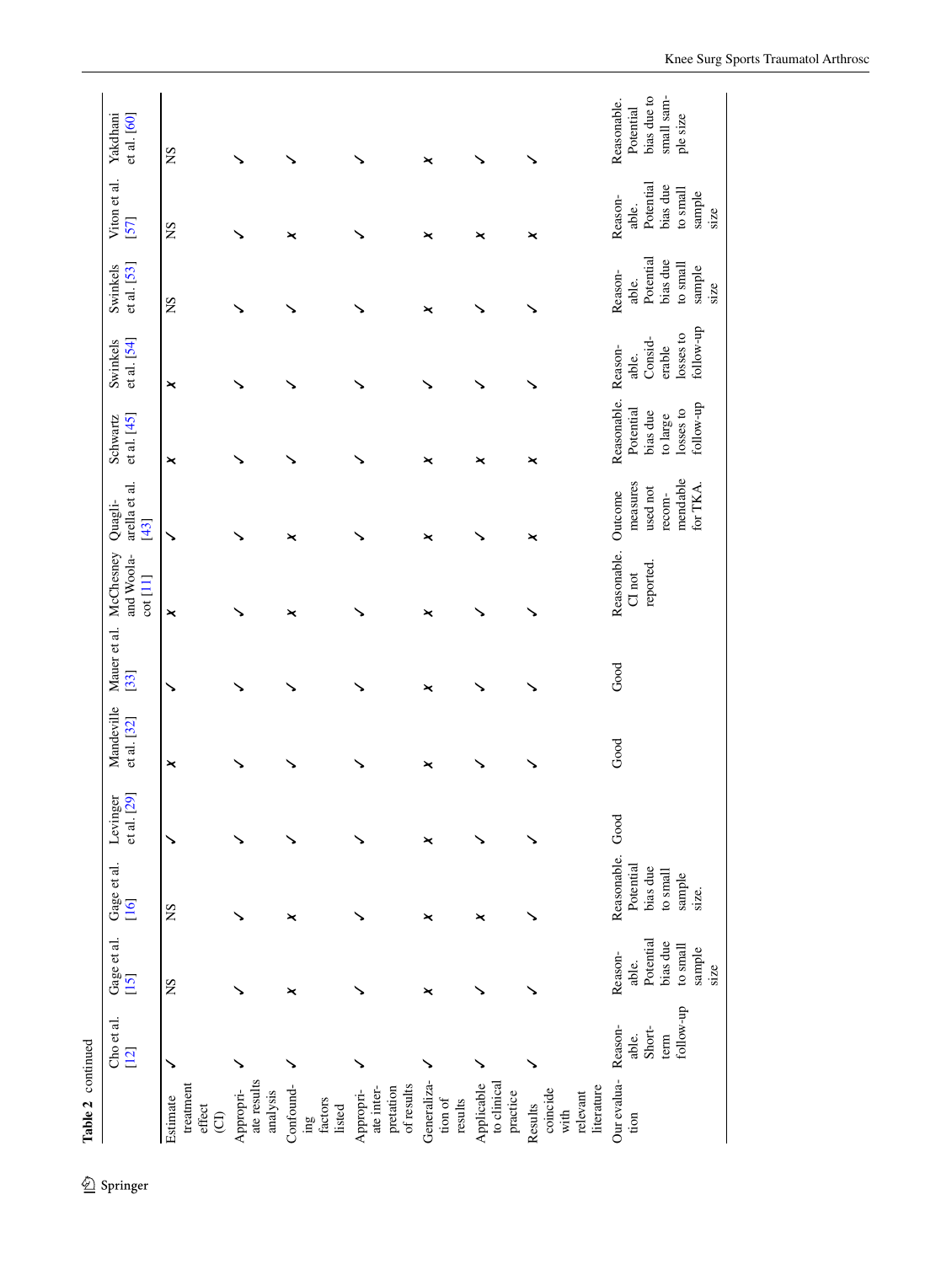

<span id="page-8-0"></span>**Fig. 1** PRISMA Flow Diagram to depict search strategy results. From: Moher D, Liberati A, Tetziaff J, Altman DG, The PRISMA Group (2009) Preferred reporting items for systematic reviews and

meta-analysis: the PRISMA statement PLoS Med 6(6): e1000097. doi:10.137/journal.pmed1000097

external validity and therefore generalizability have been limited. Major drawbacks in the studies were the lack of randomization and the lack of a control group in some studies.

Regarding the balance effects found in most studies, there was a significant balance improvement ( $p < 0.001$ ) in both tasks and confidence after TKA compared to the pre-operative state. While balance and sensori-motor performance were not fully restored after TKA, postural responses began to normalize in both quiet stance and dynamic tasks [\[32](#page-11-25), [33,](#page-11-29) [57](#page-11-27)]. Static balance did not show a clear trend towards improvement [\[43](#page-11-26)]. Single-leg standing balance improved up to 60 % post-TKA, but remained poorer than age-matched controls for up to 1 year [[12,](#page-10-16) [29,](#page-11-22) [33](#page-11-29), [45,](#page-11-28) [57](#page-11-27)].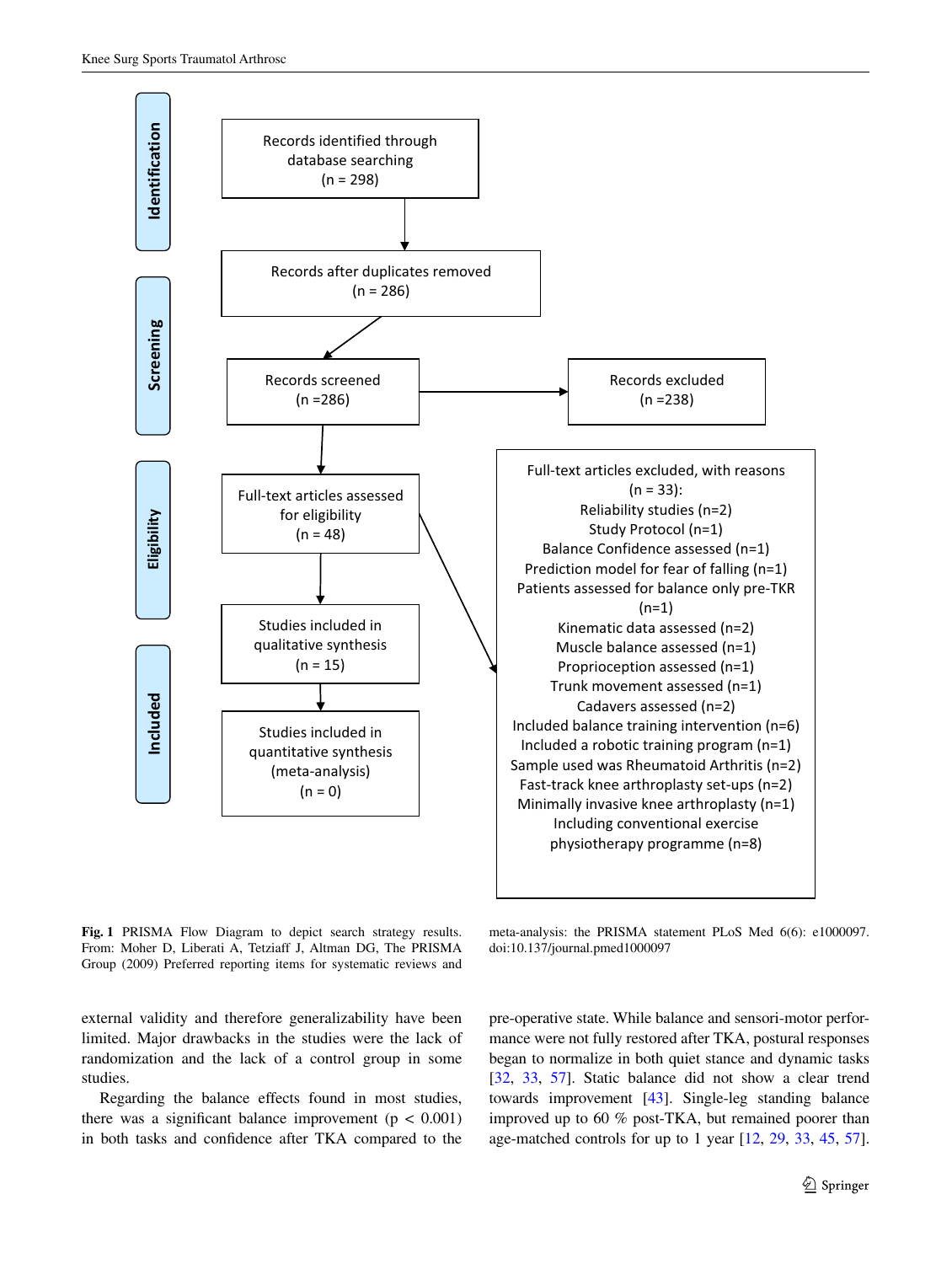Dynamic and functional balance was found to be improved 6-month post-surgery but again not fully recovered compared to age-matched controls [\[32](#page-11-25), [45,](#page-11-28) [53,](#page-11-23) [54](#page-11-24), [60](#page-12-0)].

In studies investigating balance and postural control, the clinically relevant outcome would be patients' reported falls. A 24.2 % post-operative falls rate for TKA patients was reported up to 1 year, which is less than current estimates  $(33 \%)$  for community dwelling older people  $[53, 6]$  $[53, 6]$  $[53, 6]$ [54](#page-11-24)]. The rate although reduced remained as high as 45.8 % for individuals identified as fallers prior to surgery. Nevertheless, there was a significant switch of fallers' pre-TKA who became non-fallers after TKA (54.2 %) [\[54](#page-11-24)]. At least one fall in the first year post-TKA was recorded for 48 % of the surgical group compared with 30 % of the control group [[29\]](#page-11-22). Following TKA, there was a 27 % reduction in the number of patients exceeding the cut-off point of 14 s in Timed Up and Go (TUG) [\[53](#page-11-23), [54\]](#page-11-24). This time cut-off point has been proposed as a criterion for ruling out a high risk of falls in older adults [[47\]](#page-11-8). Therefore, although the likelihood of falls seems to decrease after TKA, there is still a considerable amount of falls recorded post-TKA.

During TKA, the replaced knee is deprived from a variety of key proprioceptors, which have been resected (ACL, cartilage, menisci, etc.). Moreover, oscillations used by the knee joint to regulate postural control are unlikely to reach a detectable threshold by sensory receptors in the replaced knee [[9\]](#page-10-18). Presumably, extra-capsular proprioceptors need to compensate for the loss, and in order to maintain stability and balance, albeit at reduced levels of capability [\[1](#page-10-19), [58](#page-11-30)]. Different types of prostheses and retention of the PCL also have an impact in joint translation and mobility components [\[2](#page-10-20), [4](#page-10-21), [49\]](#page-11-31). However, different type of surgery techniques (posterior stabilization versus posterior cruciate ligamentretained) has shown contradictory findings on whether they influence balance and proprioception [\[3](#page-10-22), [5](#page-10-1), [52](#page-11-32)]. The addition of a patellar (prosthetic) component may further influence afferent sensory input; however, no relevant study was identified in the literature. Skinner *et al.* [[49\]](#page-11-31) suggested that the loss of proprioception due to arthritis was not improved by surgery. By contrast, Barrett et al. [[4\]](#page-10-21) claimed that when joint alignment and the 'joint space height' are reconstituted, the sense of position is improved, indicating that the reloading of lax collateral tissues at the time of the operation may be beneficial. Moreover, it has been shown that soft tissue balance (length-tension relationships for PCL and collateral ligaments) after surgery in both flexion and extension is important for allowing satisfactory post-operative knee proprioception [\[4](#page-10-21)]. Any difference in the tension of the medial and lateral collateral structures may therefore be perceived as a varus or valgus movement of the leg and may produce an antagonistic and corrective action from the hamstrings and quadriceps muscle groups, thus affecting proprioception [\[4](#page-10-21)]. Taking into account all the above literature, a number of factors could intrude as a result of surgery that could actually have an impact on patients' neuro-sensory performance.

Bilateral postural responses after perturbation differ between TKA patients and age-matched controls. These differences are mostly observed in activation latency of muscles acting on the knee and in subsequent knee joint kinematics (reduced knee extension), suggesting a central postural re-organization process to protect against overly stressing the joint [[15,](#page-10-17) [16,](#page-10-14) [32](#page-11-25), [57](#page-11-27), [60](#page-12-0)]. During walking, variability in knee kinematics is reduced and local dynamic stability again seems to be gradually restored [[60\]](#page-12-0). Therefore, the mild improvements observed in balance following TKA may result from the retensioned capsuloligamentous structures and reduced pain and inflammation [\[52](#page-11-32)]. Patients post-operatively tend to normalize their weight distribution and develop more symmetrical posturomotor control.

# **Implications for clinical practice**

Clinically, from a surgery perspective, correcting knee joint alignment and specifically varus deformity post-TKA has been shown to improve balance [[12\]](#page-10-16). Considering the catastrophic consequences of peri-prosthetic fractures after a patients' fall, 3D evaluations of the alignment and computerassisted gap-balancing techniques, than conventional techniques of TKA, may produce more advantageous balance effect [\[26,](#page-11-33) [40](#page-11-34)]. The clinical relevance regarding rehabilitation is that patients' training should involve rehabilitative strategies in static and dynamic tasks to achieve symmetrical weight distribution, implemented both pre- and post-TKA. Interestingly movement and weight distribution symmetry training, via the use of biofeedback, was recently introduced in the literature  $[62]$  $[62]$ . At the moment, there is only preliminary evidence to underpin the use of targeted sensori-motor elements within a physiotherapy programme [\[38\]](#page-11-35). Bilaterally observed impairments indicate that rehabilitation should include balance exercises involving both single- and double-leg stances to provoke overload and adaptation and prevent falls. Balance perturbation tasks can be more targeted towards frontal plane provocation and less in the sagittal plane [[15,](#page-10-17) [16](#page-10-14)]. Moreover, knee strength and proprioception showed statistically significant improvement after TKA, whereas postural sway with eyes open and reaction time did not [\[29](#page-11-22)]. Finally, physiotherapy programmes should mostly incorporate the influential factors of falls (i.e. knee strength, proprioception and balance exercises with eyes closed).

Several limitations need to be considered when interpreting the findings of this review. Because of the methodological heterogeneity across the study designs (i.e. in methodological outcome measures and timing of measurements), results from a potential meta-analysis (with an  $l^2 > 85 \%$ ) would not have added consistency of evidence. Furthermore, due to methodological flaws across the studies, the level of evidence was not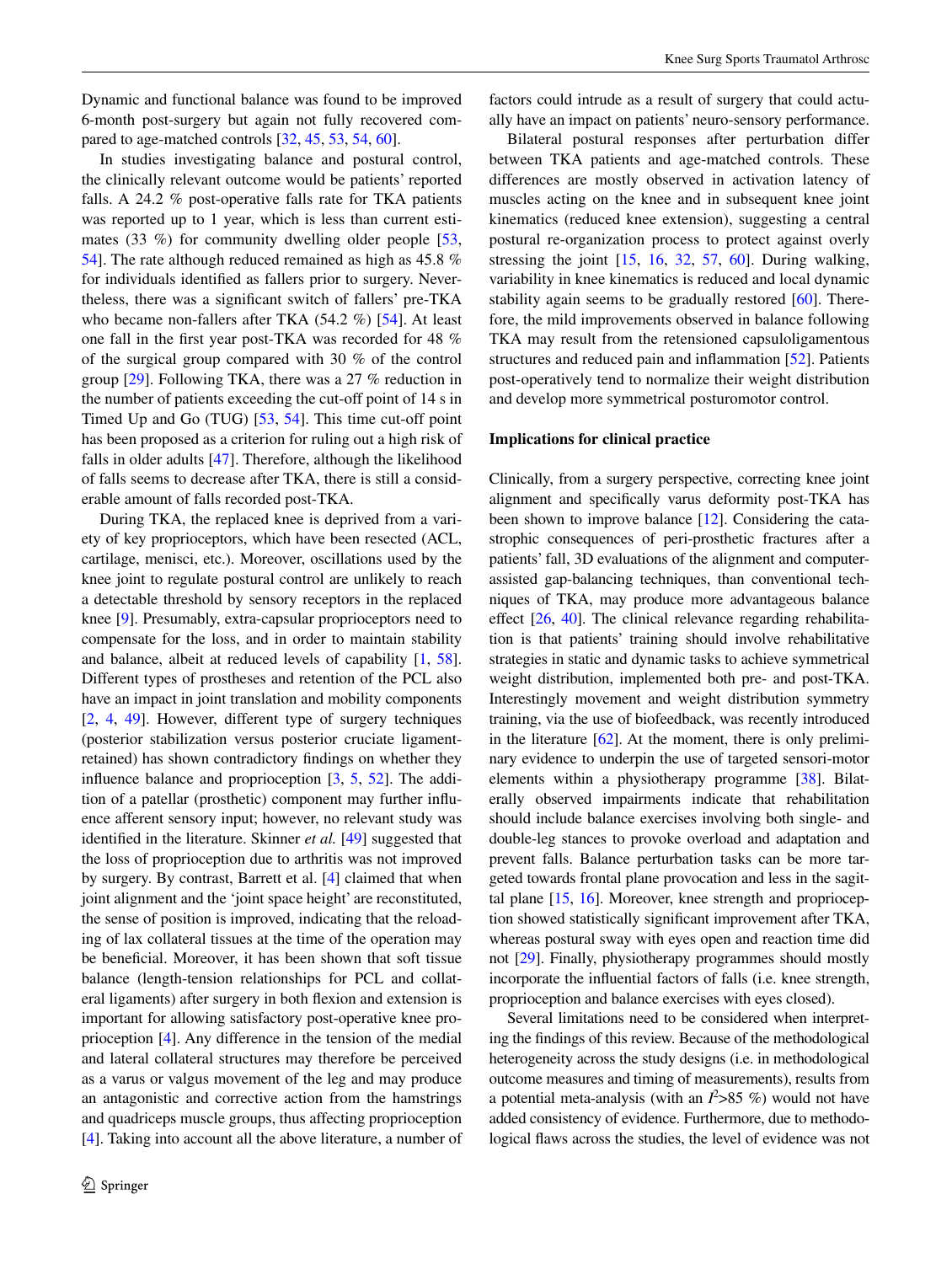high enough to allow the generalization of results. More studies with robust methodologies are needed to investigate the effect of TKA on balance and falls incidence.

# **Conclusions**

The findings of this systematic review provide moderate evidence to support that TKA influences balance positively for up to 1-year following surgery. Studies offering Level of evidence II showed up to 60 % improvement in standing balance as early as 11-day post-TKA. Moreover, TKA influences positively fear of falling and incidence of falls by switching 54.2 % of pre-operative fallers to post-operative non-fallers (Level of evidence II–III). Patterns of change (acute and chronic) and congruence amongst the interpretation of findings from the reviewed papers endorse a conceptual framework for the knee undergoing TKA surgery. The framework supports that knee extension strength, proprioception deficits and compensatory postural strategies are persisting after surgery and are acting as the potential factors contributing to why balance and falls might be linked and only partially restored after TKA.

#### **Compliance with Ethical Standards**

**Conflict of Interest** No conflict of interest for any author exists.

**Funding** This study was not funded.

**Ethical approval** This is a systematic review so the ethical approval is not applicable.

**Informed consent** This is a systematic review so the informed consent is not applicable.

**Open Access** This article is distributed under the terms of the Creative Commons Attribution 4.0 International License ([http://crea](http://creativecommons.org/licenses/by/4.0/)[tivecommons.org/licenses/by/4.0/](http://creativecommons.org/licenses/by/4.0/)), which permits unrestricted use, distribution, and reproduction in any medium, provided you give appropriate credit to the original author(s) and the source, provide a link to the Creative Commons license, and indicate if changes were made.

## **References**

- <span id="page-10-19"></span>1. Andriacchi TP (1993) A functional analysis of pre and post-knee surgery: total knee arthroplasty and ACL reconstruction. J Biomech Eng 115(4B):575–581
- <span id="page-10-20"></span>2. Attfield SF, Wilton TJ, Pratt DJ, Sambatakakis A (1996) Softtissue balance and recovery of proprioception after total knee replacement. J Bone Joint Surg Br 78(4):540–545
- <span id="page-10-22"></span>3. Baghdadi A, Abdallah A (2014) Dynamic Balance, Pain and Functional Performance in Cruciate Retaining, Posterior Stabilized and Unicompartmental Knee Arthroplasty. Paper presented

at the 16th International conference on biomechanics and sports engineering, Kuala Lumpur, Malaysia, 13–14 June 2014

- <span id="page-10-21"></span>4. Barrett DS, Cobb AG, Bentley G (1991) Joint proprioception in normal, osteoarthritic and replaced knees. J Bone Joint Surg Br 73(1):53–56
- <span id="page-10-1"></span>5. Bascuas I, Tejero M, Monleón S, Boza R, MunIesa JM, Belmonte R (2013) Balance 1 year after TKA: correlation with clinical variables. Orthopedics 36(1):6–12
- <span id="page-10-10"></span>6. Brander V, Stulberg SD (2006) Rehabilitation after hip- and knee-joint replacement. An experience- and evidence-based approach to care. Am J Phys Med Rehabil 85(11 Suppl):S98–118
- <span id="page-10-12"></span>7. Byrne JM, Prentice SD (2003) Swing phase kinetics and kinematics of knee replacement patients during obstacle avoidance. Gait Posture 18(1):95–104
- <span id="page-10-6"></span>8. Cammarata ML, Schnitzer TJ, Dhaher YY (2011) Does knee osteoarthritis differentially modulate proprioceptive acuity in the frontal and sagittal planes of the knee? Arthritis Rheum 63:2681–2689
- <span id="page-10-18"></span>9. Cash RM, Gonzalez MH, Garst J, Barmada R, Stern SH (1996) Proprioception after arthroplasty: role of the posterior cruciate ligament. Clin Orthop Relat Res 331:172–178
- <span id="page-10-8"></span>10. Chang QZ, Sohmiya M, Wada N, Tazawa M, Sato N, Yanagisawa S, Shirakura K (2011) Alternation of trunk movement after arthroplasty in patients with osteoarthritis of the knee. J Orthop Sci 16(4):382–388
- <span id="page-10-15"></span>11. Chesney JM, Woolacott MH (2000) The effect of age-related declines in proprioception and total knee replacement on postural control. J Gerontol 55(11):M658–M666
- <span id="page-10-16"></span>12. Cho SD, Hwang CH (2012) Improved single-limb balance after total knee arthroplasty. Knee Surg Sports Traumatol Arthrosc 21(12):2744–2750
- <span id="page-10-5"></span>13. Duffell LD, Southgate DF, McGregor AH (2014) Balance and gait adaptations in patients with early knee osteoarthritis. Gait Posture 39(4):1057–1081
- <span id="page-10-3"></span>14. Fitzgerald GK, Piva SR, Irrgang JJ (2004) Reports of joint instability in knee osteoarthritis: its prevalence and relationship to physical function. Arthritis Care Res 51(6):941–946
- <span id="page-10-17"></span>15. Gage WH, Frank JS, Prentice SD, Stevenson P (2007) Organisation of postural responses following a rotational support surface perturbation, after TKA: sagittal plane rotations. Gait Posture 25:112–120
- <span id="page-10-14"></span>16. Gage WH, Frank JS, Prentice SD, Stevenson P (2008) Postural responses following a rotational support surface perturbation following knee joint replacement: Frontal plane rotations. Gait Posture 27:286–293
- <span id="page-10-11"></span>17. Gauchard GC, Vançon G, Meyer P, Mainard D, Perrin PP (2010) On the role of knee joint in balance control and postural strategies: effects of total knee replacement in elderly subjects with knee osteoarthritis. Gait Posture 32(2):155–160
- <span id="page-10-4"></span>18. Gillespie LD, Robertson MC, Gillespie WJ et al (2009) Interventions for preventing falls in older people living in the community. Cochrane Database 2:CD007146
- <span id="page-10-9"></span>19. Grabiner MD, Donovan S, Bareither ML, Marone JR, Hamstra-Wright K, Gatts S, Troy KL (2008) Trunk kinematics and fall risk of older adults: translating biomechanical results to the clinic. J Electromyogr Kinesiol 18(2):197–204
- <span id="page-10-7"></span>20. Hassan BS, Doherty SA, Mockett S, Doherty M (2002) Effect of pain reduction on postural sway, proprioception, and quadriceps strength in subjects with knee osteoarthritis. Ann Rheumatic Dis 61(5):422–428
- <span id="page-10-13"></span>21. Higgins JP, Thompson SG, Deeks JJ, Altman DG (2003) Measuring inconsistency in meta-analysis. BMJ 327:557–560
- <span id="page-10-0"></span>22. Hill KD, Williams SB, Chen J, Moran H, Hunt S et al (2013) Balance and falls risk in women with lower limb osteoarthritis or rheumatoid arthritis. JCGG 4(1):22–28
- <span id="page-10-2"></span>23. Hinman RS, Bennell KL, Metcalf BR, Crossley KM (2002) Balance impairments in individuals with symptomatic knee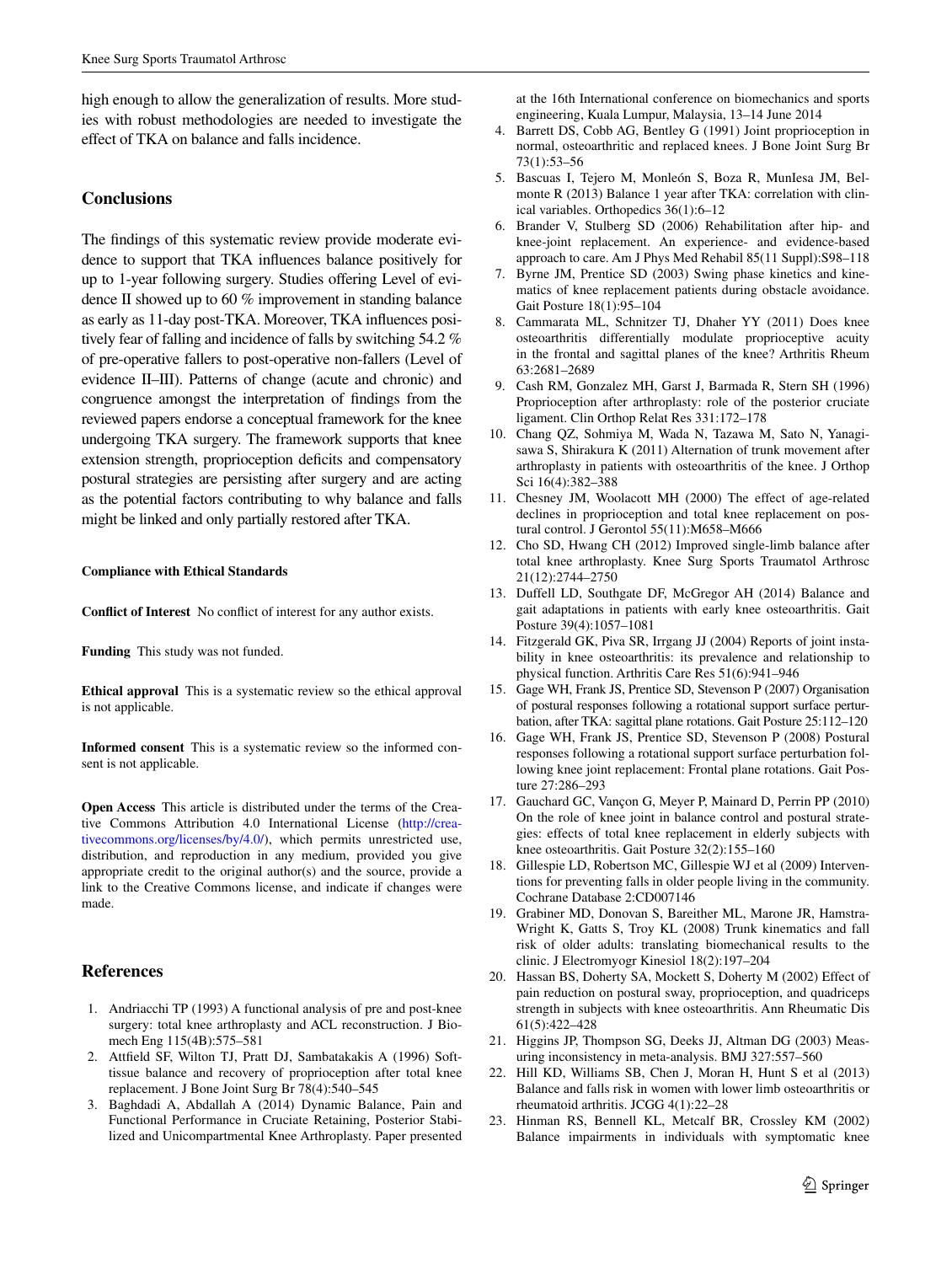osteoarthritis: a comparison with matched controls using clinical tests. Rheumatol (Oxford) 41(12):1388–1394

- <span id="page-11-17"></span>24. Hunt MA, Birmingham TB, Bryant D, Jones I, Giffin JR, Jenkyn TR, Vandervoort AA (2008) Lateral trunk lean explains variation in dynamic knee joint load in patients with medial compartment knee osteoarthritis. Osteoarthr Cartil 16(5):591–599
- <span id="page-11-4"></span>25. Khalaj N, Osman NA, Mokhtar AH, Mehdikhani M, Wan Abas WAB (2014) Balance and risk of fall in individuals with bilateral mild and moderate knee osteoarthritis. PloS One 9(3):e92270
- <span id="page-11-33"></span>26. Kim Y, Kim KI, Choi J, Lee K (2011) Novel methods for 3D postoperative analysis of total knee arthroplasty using 2D–3D image registration. Clin Biomech (Bristol, Avon) 26:384–391
- <span id="page-11-10"></span>27. Koralewicz LM, Engh GA (2000) Comparison of proprioception in arthritic and age-matched normal knees. J Bone Joint Surg Am 82:1582–1588
- <span id="page-11-12"></span>28. Kul-Panza E, Berker N (2006) Pedobarographic findings in patients with knee osteoarthritis. Am J Phys Med Rehabil 85(3):228–233
- <span id="page-11-22"></span>29. Levinger P, Menz HB, Wee E, Feller JA, Barlett JR, Bergman NR (2011) Physiological Risk factors for falls in people with knee osteoarthritis before and early after knee replacement surgery. Knee Surg Sports Traumatol Arthrosc 19:1082–1089
- <span id="page-11-11"></span>30. Lund H, Juul-Kristensen B, Hansen K, Christensen R, Christensen H, Danneskiold-Samsoe B, Bliddal H (2008) Movement detection impaired in patients with knee osteoarthritis compared to healthy controls: a cross-sectional case-control study. J Musculoskelet Neuronal Interact 8:391–400
- <span id="page-11-13"></span>31. Lyytinen T, Liikavainio T, Bragge T, Hakkarainen M, Karjalainen PA, Arokoski JP (2010) Postural control and thigh muscle activity in men with knee osteoarthritis. J Electromyogr Kinesiol 20(6):1066–1074
- <span id="page-11-25"></span>32. Mandeville D, Osternig L, Chou LS (2008) The effect of total knee replacement surgery on gait stability. Gait Posture 27:103–109
- <span id="page-11-29"></span>33. Mauer AC, Louis BA, Draganich LF, Pandya N, Hofer J, Piotrowski GA (2005) Bilateral total knee arthroplasty increases the propensity to trip on an obstacle. Clin Orthop Rel Res 433:160–165
- <span id="page-11-14"></span>34. Mcleland JA, Webster KE, Feller JA (2007) Gait analysis of patients following total knee replacement: a systematic review. Knee 14(4):253–263
- <span id="page-11-15"></span>35. Messier SP, Royer TD, Craven TE, O'Toole ML, Burns R, Ettinger WH Jr (2000) Long-term exercise and its effect on balance in older, osteoarthritic adults: results from the fitness, arthritis, and seniors trial (FAST). J Amer Geriatr Soc 48(2):131–138
- <span id="page-11-18"></span>36. Mizner RL, Petterson SC, Clements KE, Zeni JA Jr, Irrgang JJ, Snyder-Mackler L (2011) Measuring functional improvement after total knee arthroplasty requires both performance-based and patient-reported assessments: a longitudinal analysis of outcomes. J Arthroplasty 26(5):728–737
- <span id="page-11-1"></span>37. Morrow JR, Jackson AW, Disch JG, Mood DP (2010) Measurement and evaluation in human performance. Human Kinetics, Champaign, pp 301–302
- <span id="page-11-35"></span>38. Moutzouri M, Gleeson N, Billis E, Panoutsopoulou I, Gliatis J (2016) What is the effect of sensori-motor training on functional outcome and balance performance of patients' undergoing TKR? Syst Rev Physiother 102(2):136–144
- <span id="page-11-5"></span>39. Nguyen US, Felson DT, Niu J, White DK, Segal NA, Lewis CE, Rasmussen M, Nevitt MC (2014) The impact of knee instability with and without buckling on balance confidence, fear of falling and physical function: the Multicenter Osteoarthritis Study. Osteoarthritis Cartil 22(4):527–534
- <span id="page-11-34"></span>40. Pang HN, Yeo SJ, Chong HC, Chin PL, Ong J, Lo NN (2011) Computer-assisted gap balancing technique improves outcome in total knee arthroplasty, compared with conventional measured

resection technique. Knee Surg Sports Traumatol Arthrosc 19:1496–1503

- <span id="page-11-19"></span>41. Pap G, Meyer M, Weiler HT, Machner A, Awiszus F (2000) Proprioception after total knee arthroplasty: a comparison with clinical outcome. Acta Orthop Scand 71(2):153–159
- <span id="page-11-16"></span>42. Park HJ, Ko S, Ok E, Lee JI (2013) Factors related to standing balance in patients with knee osteoarthritis. Ann Rehab Med 17(3):373–378
- <span id="page-11-26"></span>43. Quagliarella L, Sasanelli N, Monaco V, Belgione G, Spinarelli A, Notarnicola A (2011) Relevance of orthostatic posturography for clinical evaluation of hip and knee joint arthroplasty patients. Gait Posture 34:49–54
- <span id="page-11-3"></span>44. Schmitt LC, Fitzgerald GK, Reisman AS, Rudolph KS (2008) Instability, laxity, and physical function in patients with medial knee osteoarthritis. Phys Ther 88:1506–1516
- <span id="page-11-28"></span>45. Schwartz I, Kandel L, Sajina A, Litinezki D, Herman A, Mattan Y (2012) Balance is an important predictive factor for quality of life and function after primary total knee replacement. J Bone Joint Surg Br 94-B:782–786
- <span id="page-11-9"></span>46. Sharma L, Pai YC, Holtkamp K, Rymer WZ (1997) Is knee joint proprioception worse in the arthritic knee versus the unaffected knee in unilateral knee osteoarthritis? Arthritis Rheum 40:1518–1525
- <span id="page-11-8"></span>47. Shumway-Cook A, Brauer S, Woolacott M (2000) Predicting the probability for falls in community-dwelling older adults using the timed up  $&$  go test. Phys Ther  $80(9):896-903$
- <span id="page-11-0"></span>48. Sibley KM, Beauchamp MK, Van Ooteghem K, Straus SE, Jaglal SB (2015) Using the systems framework for postural control to analyze the components of balance evaluated in standardized balance measures: a scoping review. Arch Phys Med Rehabil 96(1):122–132
- <span id="page-11-31"></span>49. Skinner HB, Barrack RL, Cook SB (1984) Age-related decline in proprioception. Clin Orthop Relat Res 184:208–211
- <span id="page-11-6"></span>50. Smith TO, King JJ, Hing CB (2012) The effectiveness of proprioceptive-based exercise for osteoarthritis of the knee: a systematic review and meta-analysis. Rheumatol Int 32(1):3339–3351
- <span id="page-11-7"></span>51. Sorensen RR, Jørgensen MG, Rasmussen S, Skou ST (2014) Impaired postural balance in the morning in patients with knee osteoarthritis. Gait Posture 39(4):1040–1044
- <span id="page-11-32"></span>52. Swanik CB, Scott LM, Harry EM (2004) Proprioception, kinesthesia and balance after total knee arthroplasty with cruciateretaining and posterior stabilized prostheses. J Bone Joint Surg Am 86-A(2):328–334
- <span id="page-11-23"></span>53. Swinkels A, Allain T (2013) Physical performance tests, selfreported outcomes, and accidental falls before and after total knee arthroplasty: an exploratory study. Physiother Theory Pract 29(6):432–442
- <span id="page-11-24"></span>54. Swinkels A, Newman J, Allain T (2009) A prospective observational study of falling before and after knee replacement surgery. Age Ageing 38:175–181
- <span id="page-11-20"></span>55. Valtonen A, Pöyhönen T, Heinonen A, Sipilä S (2009) Muscle deficits persist after unilateral knee replacement and have implications for rehabilitation. Phys Ther 89(10):1072–1079
- <span id="page-11-21"></span>56. Van der Linden ML, Rowe PJ, Myles CM, Burnett R, Nutton RW (2007) Knee kinematics in functional activities seven years after total knee arthroplasty. Clin Biomech (Bristol, Avon) 22(5):537–542
- <span id="page-11-27"></span>57. Viton JM, Atlani L, Mesure S, Massion JP, Franceshi JP, Delarque A, Bardot A (2002) Re-organisation of equilibrium and movement control strategies after total knee arthroplasty. J Rehab Med 34:12–19
- <span id="page-11-30"></span>58. Warren PJ, Olanlokun TK, Cobb AG, Bentley G (1993) Proprioception after knee arthroplasty. The influence of prosthetic design. Clin Orthop Relat Res 297:182–187
- <span id="page-11-2"></span>59. Williams SB, Brand CA, Hill KD, Hunt SB, Moran H (2010) Feasibility and outcomes of a home-based exercise program on